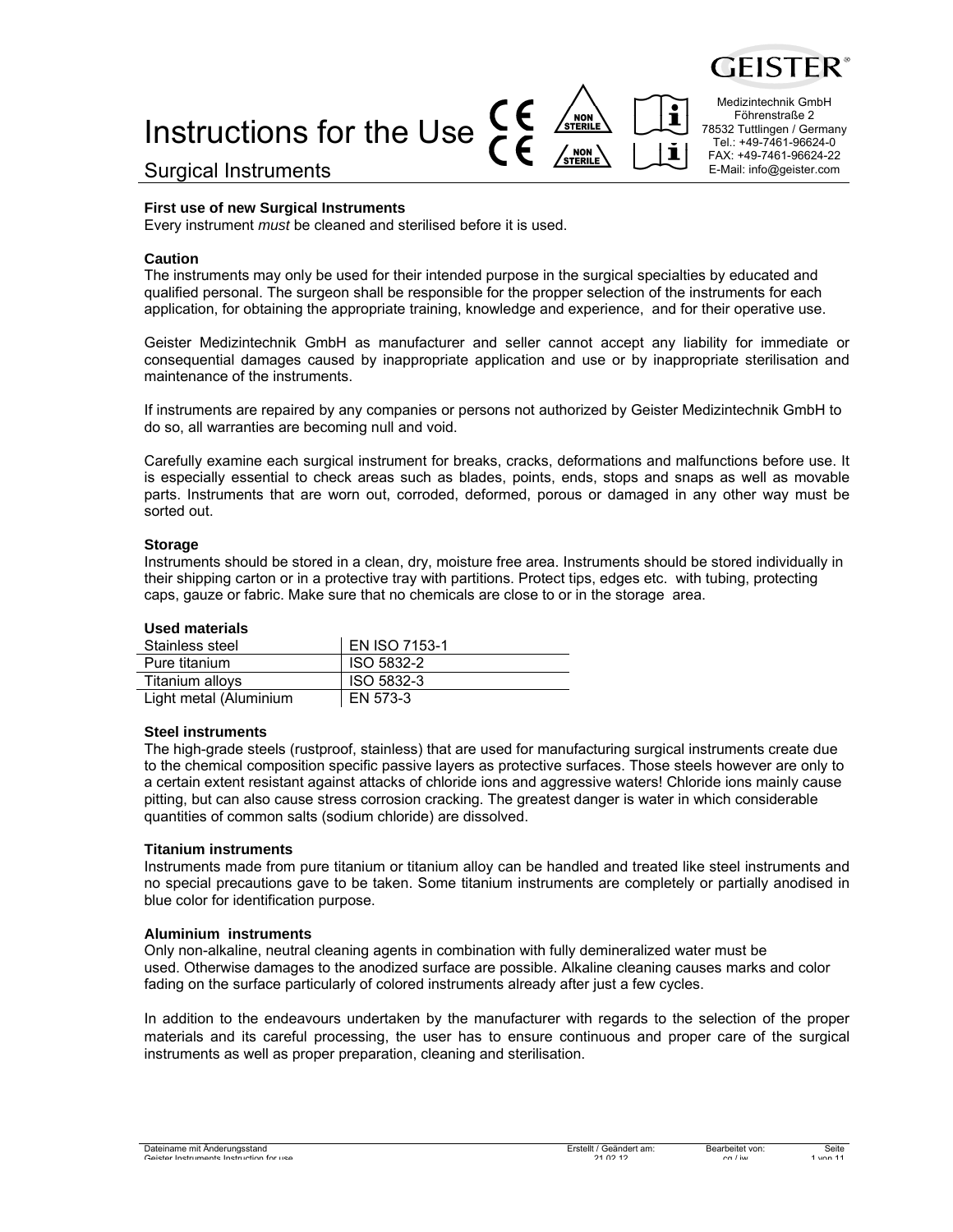| Procedure:                                        | <b>Automated Cleaning Process</b>                                                                                           |
|---------------------------------------------------|-----------------------------------------------------------------------------------------------------------------------------|
| <b>Products:</b>                                  | Instruments for Cardiovascular Surgery                                                                                      |
|                                                   | Microsurgical Instruments                                                                                                   |
|                                                   | <b>Tissue Forceps</b><br><b>Bulldog Clamps</b>                                                                              |
|                                                   | <b>Atraumatic Clamps</b>                                                                                                    |
|                                                   | Hemostatic and Dissecting Forceps                                                                                           |
|                                                   | <b>Needle Holders</b>                                                                                                       |
|                                                   | Tourniquets, Suture Catchers, Vein Strippers                                                                                |
|                                                   | <b>Scissors</b>                                                                                                             |
|                                                   | <b>Suction Tubes and Needles</b>                                                                                            |
|                                                   | Self-retaining Retractors                                                                                                   |
|                                                   | <b>Hand-held Retractors</b><br>Bone Instruments and Rongeurs                                                                |
|                                                   | Bronchoscopes, Mediastinoscopes                                                                                             |
|                                                   | Care and Maintenance                                                                                                        |
| <b>ADVICE:</b>                                    | Reprocessing procedures have only limited implications to a surgical instrument.                                            |
|                                                   | The limitation of the numbers of reprocessing procedures is therefore determined                                            |
|                                                   | by the function / wear of the device.                                                                                       |
|                                                   | In case of damage the device should be reprocessed before sending back to the                                               |
| <b>Reprocessing Instructions</b>                  | manufacturer for repair.                                                                                                    |
|                                                   |                                                                                                                             |
| Preparation at the<br>Point of                    | Remove gross soiling by submerge the instrument into cold water (<40°C)<br>immediately after use.                           |
| Use:                                              | Don't use a fixating detergent or hot water ( $>40^{\circ}$ C) as this can cause the fixation of                            |
|                                                   | residua which                                                                                                               |
|                                                   | may influence the result of the reprocessing process.                                                                       |
| <b>Transportation:</b>                            | Safe storage and transportation in a closed container to the reprocessing area to                                           |
|                                                   | avoid any damage and contamination to the environment.                                                                      |
| <b>Preparation for</b><br><b>Decontamination:</b> | The devices must be reprocessed in an opened or disassembled state.                                                         |
| Pre-Cleaning:                                     | Immerse the instrument into cold tap water for at least 5 minutes. Dismantle the                                            |
|                                                   | instruments If possible and brush under cold tap water until all visible residues are                                       |
|                                                   | removed.                                                                                                                    |
|                                                   | Inner lumens, threads and holes are flushed each with a water jet pistol for                                                |
|                                                   | minimum 10 seconds in the pulsed mode<br>Immerse the instrument into an ultrasonic bath with alkaline (enzymatic) detergent |
|                                                   | $(0,5\%)$ and treat with ultrasonic for 15 minutes at 40 $^{\circ}$ C.                                                      |
|                                                   | The instrument is taken out of the bath and rinsed with cold tab water again.                                               |
| <b>Automated Cleaning:</b>                        | For instrument cleaning/disinfection special equipment (cleaning and disinfection                                           |
|                                                   | devices) must be used. According to the RKI instructions "Hygiene requirements to                                           |
|                                                   | medical devices for handling medical products", manual cleaning/disinfection is not                                         |
|                                                   | recommended due to its much lower efficiency.                                                                               |
|                                                   | A: Put the instruments opened and or, if possible, in a disassembled state on an                                            |
|                                                   | instrument tray. Put the tray on an instrument rack in the washer disinfector and                                           |
|                                                   | start the cycle:                                                                                                            |
|                                                   | B: Keyhole Surgery Instruments: Put the instruments opened and or, if possible, in                                          |
|                                                   | a disassembled state on a special key hole surgery rack. Not suitable instruments                                           |
|                                                   | are placed on an instrument tray below and start the cycle. By application of                                               |
|                                                   | flushing systems please note separate instruction.<br>1. 1 min. pre-cleaning with cold water                                |
|                                                   | 2. draining                                                                                                                 |
|                                                   | 3. 3 min. pre-cleaning with cold water                                                                                      |
|                                                   | 4. draining                                                                                                                 |
|                                                   | 5. 5 min cleaning at 55°C, 45°C with 0,5 % alcaline, enzymatic detergent (if                                                |
|                                                   | enzymatic detergent is used the cleaning temperature is 45°C).                                                              |
|                                                   | 6. draining<br>7. 3 min neutralisation with warm water (>40°C) and neutralizer                                              |
|                                                   | 8. draining                                                                                                                 |
|                                                   | 9. 2 min rinse with warm water $($ >40 $^{\circ}$ C)                                                                        |
|                                                   |                                                                                                                             |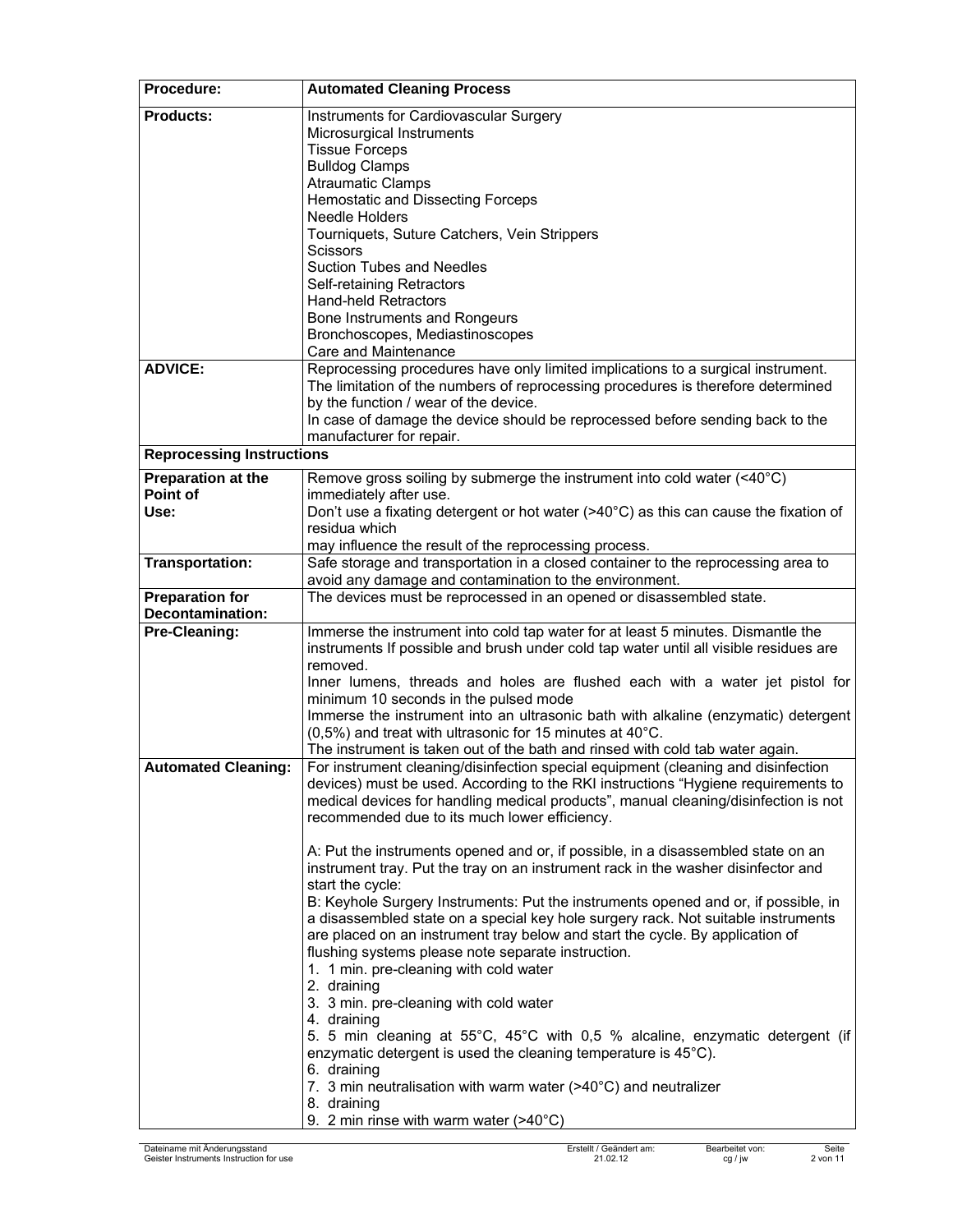|                            | 10. draining                                                                                                                                                                                                                                                                                                                                                                                                                                                                                                                                                                                                                                                                                                                                                                                                                                                                                                                                                                                                                                                                                                                                                                                                                                                                                                                                                                                                                                                                                                                                                                                                                                                                                                                                                                                                                                                      |
|----------------------------|-------------------------------------------------------------------------------------------------------------------------------------------------------------------------------------------------------------------------------------------------------------------------------------------------------------------------------------------------------------------------------------------------------------------------------------------------------------------------------------------------------------------------------------------------------------------------------------------------------------------------------------------------------------------------------------------------------------------------------------------------------------------------------------------------------------------------------------------------------------------------------------------------------------------------------------------------------------------------------------------------------------------------------------------------------------------------------------------------------------------------------------------------------------------------------------------------------------------------------------------------------------------------------------------------------------------------------------------------------------------------------------------------------------------------------------------------------------------------------------------------------------------------------------------------------------------------------------------------------------------------------------------------------------------------------------------------------------------------------------------------------------------------------------------------------------------------------------------------------------------|
|                            |                                                                                                                                                                                                                                                                                                                                                                                                                                                                                                                                                                                                                                                                                                                                                                                                                                                                                                                                                                                                                                                                                                                                                                                                                                                                                                                                                                                                                                                                                                                                                                                                                                                                                                                                                                                                                                                                   |
|                            |                                                                                                                                                                                                                                                                                                                                                                                                                                                                                                                                                                                                                                                                                                                                                                                                                                                                                                                                                                                                                                                                                                                                                                                                                                                                                                                                                                                                                                                                                                                                                                                                                                                                                                                                                                                                                                                                   |
|                            |                                                                                                                                                                                                                                                                                                                                                                                                                                                                                                                                                                                                                                                                                                                                                                                                                                                                                                                                                                                                                                                                                                                                                                                                                                                                                                                                                                                                                                                                                                                                                                                                                                                                                                                                                                                                                                                                   |
|                            |                                                                                                                                                                                                                                                                                                                                                                                                                                                                                                                                                                                                                                                                                                                                                                                                                                                                                                                                                                                                                                                                                                                                                                                                                                                                                                                                                                                                                                                                                                                                                                                                                                                                                                                                                                                                                                                                   |
|                            |                                                                                                                                                                                                                                                                                                                                                                                                                                                                                                                                                                                                                                                                                                                                                                                                                                                                                                                                                                                                                                                                                                                                                                                                                                                                                                                                                                                                                                                                                                                                                                                                                                                                                                                                                                                                                                                                   |
|                            |                                                                                                                                                                                                                                                                                                                                                                                                                                                                                                                                                                                                                                                                                                                                                                                                                                                                                                                                                                                                                                                                                                                                                                                                                                                                                                                                                                                                                                                                                                                                                                                                                                                                                                                                                                                                                                                                   |
|                            |                                                                                                                                                                                                                                                                                                                                                                                                                                                                                                                                                                                                                                                                                                                                                                                                                                                                                                                                                                                                                                                                                                                                                                                                                                                                                                                                                                                                                                                                                                                                                                                                                                                                                                                                                                                                                                                                   |
|                            |                                                                                                                                                                                                                                                                                                                                                                                                                                                                                                                                                                                                                                                                                                                                                                                                                                                                                                                                                                                                                                                                                                                                                                                                                                                                                                                                                                                                                                                                                                                                                                                                                                                                                                                                                                                                                                                                   |
| <b>Automated</b>           | For instrument cleaning/disinfection special equipment (cleaning and disinfection                                                                                                                                                                                                                                                                                                                                                                                                                                                                                                                                                                                                                                                                                                                                                                                                                                                                                                                                                                                                                                                                                                                                                                                                                                                                                                                                                                                                                                                                                                                                                                                                                                                                                                                                                                                 |
| <b>Disinfection:</b>       | devices) must be used. According to the RKI instructions "Hygiene requirements for<br>medical devices for handling medical products", manual cleaning/desianfection is<br>not recommended due to its much lower efficiency (when chemical disinfection is<br>used, there is the danger of remaining of chemical disinfectants on the<br>instruments).<br>Automated thermal disinfection must be carried out in accordance with national<br>regulations in relation to value $A_0$ (see ISO 15883).<br>When choosing cleaning/disinfection equipment, it is important to make sure that<br>the efficiency of this equipment is properly certified (for example, approved by<br>DGHM or FDA, or has a CE certificate according to DIN EN ISO 15883).<br>The suitability of the procudure used for efficient automated disinfection is validated<br>by the following working operations:<br>The use of Miele G 7736 CD sterilizer for cleaning and disinfection;<br>$\bullet$<br>Rinsing with sterile debacterized (max. 10 microorganisms per ml),<br>$\bullet$<br>endotoxin-free (max. 0,25 endotoxins per ml) water;<br>Temperature 94° C, for at least 5 minutes.<br>$\bullet$<br>The above-described procedure allows to reach the $A_0$ value of 3000.<br>The sequence of operations:<br>1. Place the instruments into the cleaning/disinfection equipment. Make sure<br>that the instruments do not touch each other.<br>2. Start the program.<br>3. When the program ends, remove the instruments from the<br>cleaning/disinfection equipment.<br>4. Visually inspect the instruments and pack them as soon as possible after<br>the removal (see Functional Testing, Maintenance and Packaging<br>paragraphs) or after the additional drying (if needed) in a clean place.<br>The process results must comply with the correspondent national requirements. |
|                            | The described procedure must be validated by the user.<br>A final rinse should be carried out thoroughly with distilled or de ionized                                                                                                                                                                                                                                                                                                                                                                                                                                                                                                                                                                                                                                                                                                                                                                                                                                                                                                                                                                                                                                                                                                                                                                                                                                                                                                                                                                                                                                                                                                                                                                                                                                                                                                                             |
|                            | water. It has a pH of 6.7 to 7.2 and leaves a neutral surface pH as the<br>alkaline wash water residue is rinsed away. Alkaline earth deposits<br>(calcium, magnesium, phosphate) and metals (iron, copper, cadmium) will<br>not deposit themselves on the surface to promote corrosion. Distilled<br>water also contains no dissolved or undissolved solids to adhere to the<br>instrument surface. The instrument must then be dried completely,<br>especially if it is to be stored for a period of time prior to sterilization. The<br>heat of hot rinse water may aid the drying process. Inadequate drying will<br>result in rusting during storage.                                                                                                                                                                                                                                                                                                                                                                                                                                                                                                                                                                                                                                                                                                                                                                                                                                                                                                                                                                                                                                                                                                                                                                                                        |
| Drying:                    | Drying of outside of instrument through drying cycle of washer/disinfector. The air                                                                                                                                                                                                                                                                                                                                                                                                                                                                                                                                                                                                                                                                                                                                                                                                                                                                                                                                                                                                                                                                                                                                                                                                                                                                                                                                                                                                                                                                                                                                                                                                                                                                                                                                                                               |
|                            | used for drying must be filtrated.                                                                                                                                                                                                                                                                                                                                                                                                                                                                                                                                                                                                                                                                                                                                                                                                                                                                                                                                                                                                                                                                                                                                                                                                                                                                                                                                                                                                                                                                                                                                                                                                                                                                                                                                                                                                                                |
|                            | If needed, additional manual drying can be performed through lint free towel.<br>Insufflate cavities of instruments by using sterile compressed air.                                                                                                                                                                                                                                                                                                                                                                                                                                                                                                                                                                                                                                                                                                                                                                                                                                                                                                                                                                                                                                                                                                                                                                                                                                                                                                                                                                                                                                                                                                                                                                                                                                                                                                              |
| <b>Functional Testing,</b> | Visual inspection for cleanliness, assembling and functional testing according to                                                                                                                                                                                                                                                                                                                                                                                                                                                                                                                                                                                                                                                                                                                                                                                                                                                                                                                                                                                                                                                                                                                                                                                                                                                                                                                                                                                                                                                                                                                                                                                                                                                                                                                                                                                 |
| <b>Maintenance:</b>        | instructions of use.                                                                                                                                                                                                                                                                                                                                                                                                                                                                                                                                                                                                                                                                                                                                                                                                                                                                                                                                                                                                                                                                                                                                                                                                                                                                                                                                                                                                                                                                                                                                                                                                                                                                                                                                                                                                                                              |
|                            | If necessary perform reprocessing process again until the instruments are visibly                                                                                                                                                                                                                                                                                                                                                                                                                                                                                                                                                                                                                                                                                                                                                                                                                                                                                                                                                                                                                                                                                                                                                                                                                                                                                                                                                                                                                                                                                                                                                                                                                                                                                                                                                                                 |
|                            | clean.                                                                                                                                                                                                                                                                                                                                                                                                                                                                                                                                                                                                                                                                                                                                                                                                                                                                                                                                                                                                                                                                                                                                                                                                                                                                                                                                                                                                                                                                                                                                                                                                                                                                                                                                                                                                                                                            |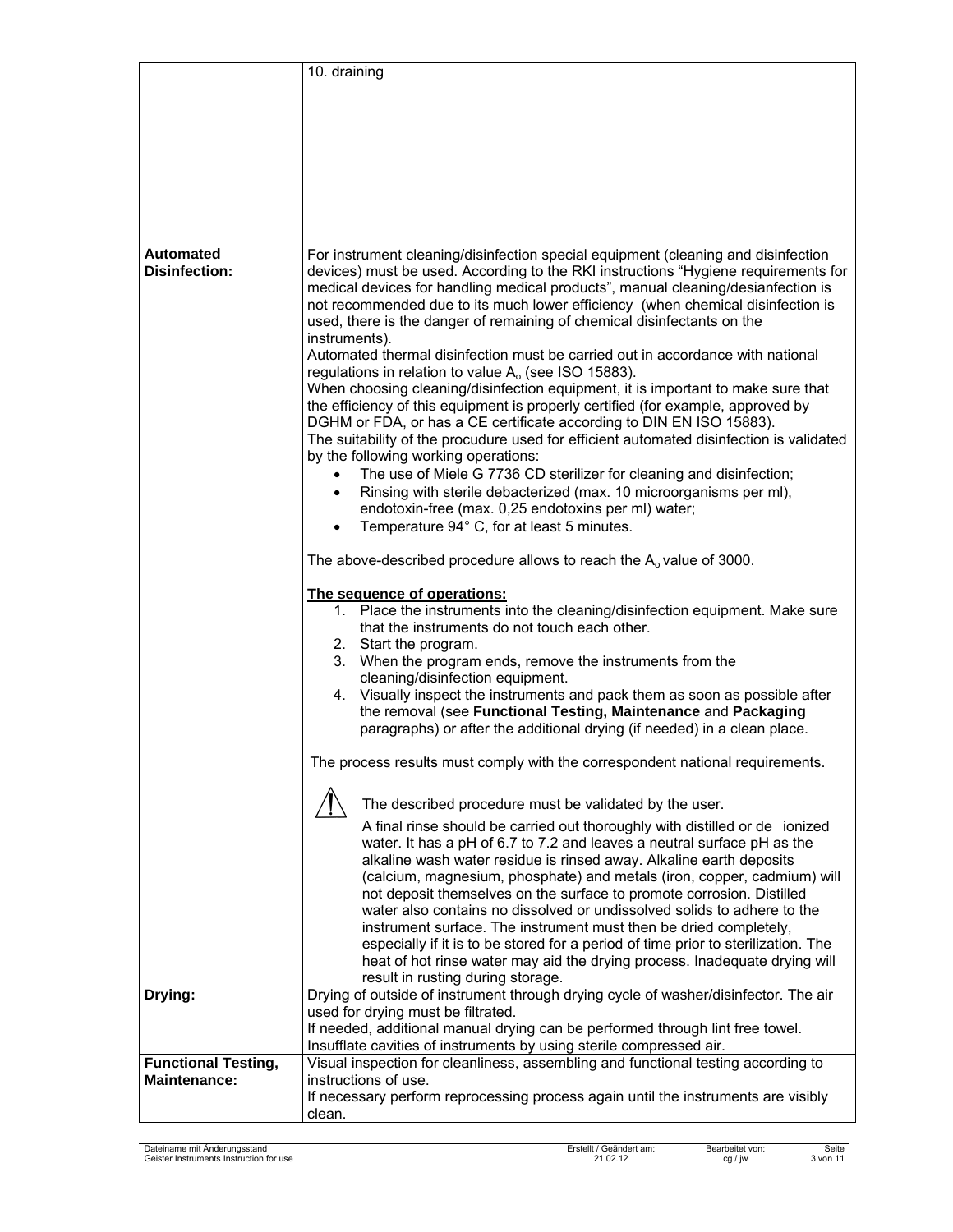| Packaging:                                                                                                                                                                                                                        |                                                                                                                                                                                                                                                                                                                                                                                     | Standartized packaging for the sterilized instruments in sterile bags acc. to ISO<br>11607-1. Any divergences from the recommended packaging must be validated. |
|-----------------------------------------------------------------------------------------------------------------------------------------------------------------------------------------------------------------------------------|-------------------------------------------------------------------------------------------------------------------------------------------------------------------------------------------------------------------------------------------------------------------------------------------------------------------------------------------------------------------------------------|-----------------------------------------------------------------------------------------------------------------------------------------------------------------|
| <b>Sterilization:</b>                                                                                                                                                                                                             | Sterilization of instruments by applying a fractionated pre-vacuum process<br>(according. ISO 13060 / ISO17665) under consideration of the respective country<br>requirements.<br>Parameters for the pre-vacuum cycle:<br>3 prevacuum phases with at least 60 milli bar<br>Heat up to a minimum sterilization temperature of $132^{\circ}$ ; maximum temperature<br>$137^{\circ}$ C |                                                                                                                                                                 |
|                                                                                                                                                                                                                                   | Minimum Holding time: 5 min                                                                                                                                                                                                                                                                                                                                                         |                                                                                                                                                                 |
|                                                                                                                                                                                                                                   | Drying time: minimum 10 min                                                                                                                                                                                                                                                                                                                                                         |                                                                                                                                                                 |
| Storage:                                                                                                                                                                                                                          | modest temperatures of 5°C to 40°C.                                                                                                                                                                                                                                                                                                                                                 | Storage of sterilized instruments in a dry, clean and dust free environment at                                                                                  |
| Reprocessing                                                                                                                                                                                                                      |                                                                                                                                                                                                                                                                                                                                                                                     | The following testing test devices, materials & machines have been used in this                                                                                 |
| validation study                                                                                                                                                                                                                  | validation study;                                                                                                                                                                                                                                                                                                                                                                   |                                                                                                                                                                 |
| information                                                                                                                                                                                                                       | Detergent:                                                                                                                                                                                                                                                                                                                                                                          | Neodisher FA; Dr. Weigert; Hamburg                                                                                                                              |
|                                                                                                                                                                                                                                   |                                                                                                                                                                                                                                                                                                                                                                                     | Endozime, Fa. Ruhof (Enzymatic)                                                                                                                                 |
|                                                                                                                                                                                                                                   | Neutralizer:                                                                                                                                                                                                                                                                                                                                                                        | Neodisher Z; Dr. Weigert, Hamburg                                                                                                                               |
|                                                                                                                                                                                                                                   | Washer / Disinfector:                                                                                                                                                                                                                                                                                                                                                               | Miele 7735 CD                                                                                                                                                   |
|                                                                                                                                                                                                                                   | Instrument Rack:                                                                                                                                                                                                                                                                                                                                                                    | Miele E 327-06                                                                                                                                                  |
|                                                                                                                                                                                                                                   | Key Hole Surgery Rack: Miele E 450                                                                                                                                                                                                                                                                                                                                                  |                                                                                                                                                                 |
|                                                                                                                                                                                                                                   | Details:                                                                                                                                                                                                                                                                                                                                                                            | Cleaning: Project No 01707011901-2                                                                                                                              |
|                                                                                                                                                                                                                                   |                                                                                                                                                                                                                                                                                                                                                                                     | Sterilization: Project No 13308022609                                                                                                                           |
| $\mathbf{A}$ , and the second contract of the second contract of the second contract of the second contract of the second contract of the second contract of the second contract of the second contract of the second contract of |                                                                                                                                                                                                                                                                                                                                                                                     |                                                                                                                                                                 |

#### **Additional Instructions:**

If the above-described chemicals and machines are not available, the user must validate his own process. The user must ensure that the biocompatibility of the devices could be assured through the selection of appropriate cleaning chemicals and re-processing procedures.

The user is responsible for the removal of the cleaning chemicals after the used cleaning process. The complete removal of the cleaning chemicals for the used process must be specified and made valid.

It is the duty of the user to ensure that the reprocessing processes including resources, materials and personnel are capable to reach the required results. State of the art and often national law requiring these processes and included resources to be validated and maintained properly.

When using autoclaves for sterilization of surgical instruments, it has to be strictly ensured that the steam used is absolutely free of foreign substances such as corrosive particles or dirt to avoid subsequent corrosion or dirt (scum) deposit. Please observe strictly the instructions for use given by the manufacturers of autoclaves.

Do not use any damaged instruments.

### **Hints for the sterilization of the instruments with sterilization container systems**

- Use 1 or 2 layer of the OT cloth inside of the sterilization container as a wrap around the basket to absorb the humidity at the bottom in particular.
- Do not wrap the sterilization container on the outside with paper or textile filters during the sterilization cycle. This would cover the holes, press the filter inside and does not allow for the steam to move in and out properly. Also drying is not possible in proper manner.
- Replace singel use paper filters after each and textile filters after 60 cycles.
- A drying cycle time of 20 minutes after autoclave cycles must be observed by all means! It's not allowed to skip this dry time, because it's crucial! After this the sterilization container and the goods should be quite dry inside. This should be tested.
- Remaining humidity in sterilization container and subsequent storage in this way can cause brownish discoloration or rust on instruments.
- IMPORTANT! Loading weight of 1/1 sterilization containers shall be not more than 10 kgs! The loading weight of the smaler sterilization containers shall be appropriate less than the 1/1 sterilization containers.
- For Crutchfield-Jacob contaminationed instruments sometimes the holding time at the sterilization cycle will be increase to a higher time of 30 min. This is known to cause problems on many instruments. It's better to use a proper disinfectant before and use common holding time for instruments.

#### **Equipment and methods used for cleaning, desinfection and sterilization have to be in accordance with the following standards and recommendations:**

| EN ISO 17664 | Sterilization of medical devices – Information to be provided by the manufacturer |  |  |
|--------------|-----------------------------------------------------------------------------------|--|--|
|              |                                                                                   |  |  |

| Dateiname mit<br>' Anderungsstand           | Geändert am:<br><b>rste</b><br>___<br>. | Bearbe<br>eitet von. | Seite<br>. |
|---------------------------------------------|-----------------------------------------|----------------------|------------|
| Geiste<br>r Instruments Instruction for use | ົາ 1<br>$\sim$<br>2 I JZ 12             | cq<br>١W             | 4 von      |